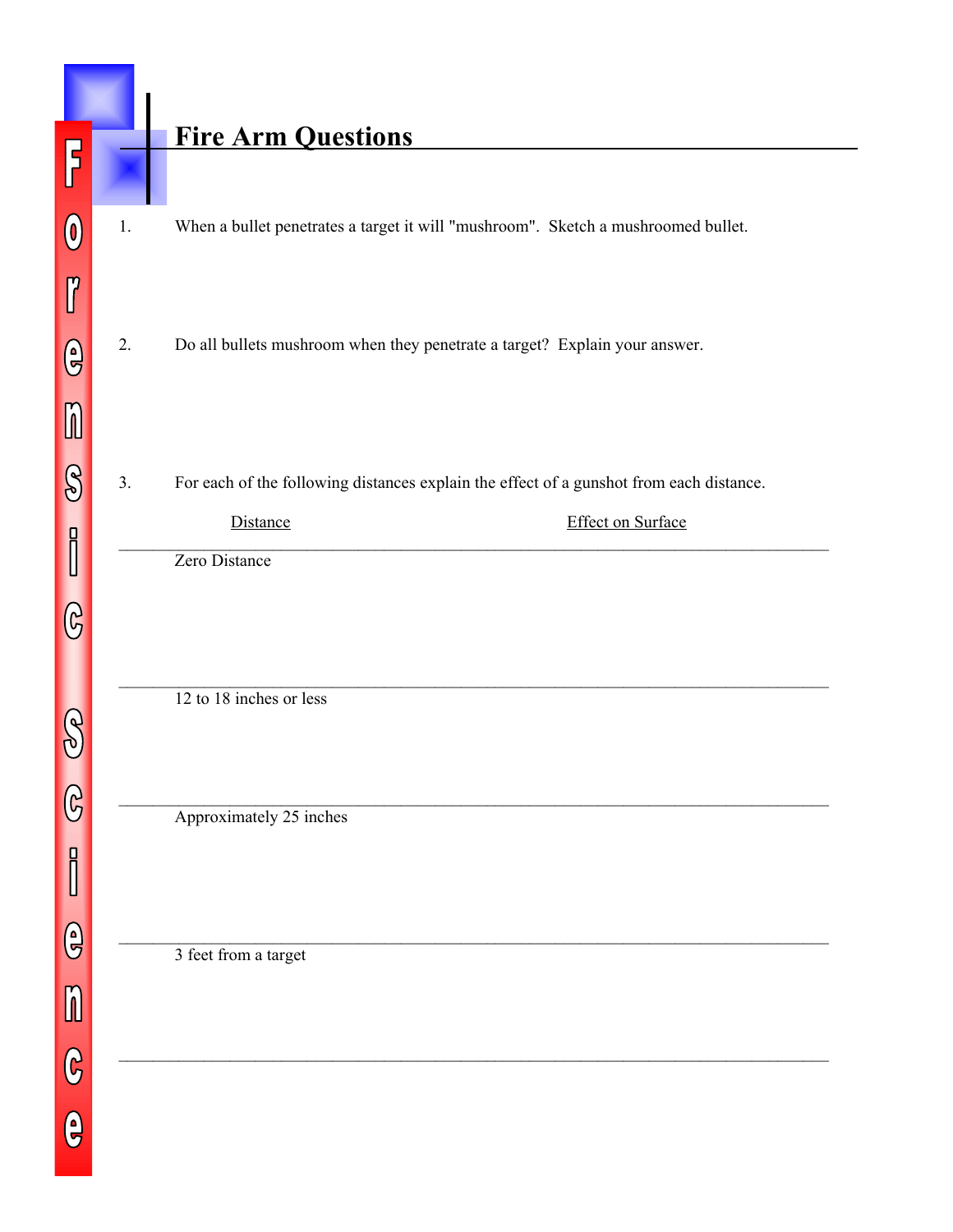4. The following are example names for common handguns: 32 44 22 357 What do these numbers mean if anything? 5. Do all types of guns have rifling? If not, which do not and why? 6. Explain why there is a flash from the end of a gun barrel when fired? 7. What is the purpose of rifling a gun barrel? 8. Sketch and label all the parts of a hand gun round. 9. Label each part of the shotgun shell below.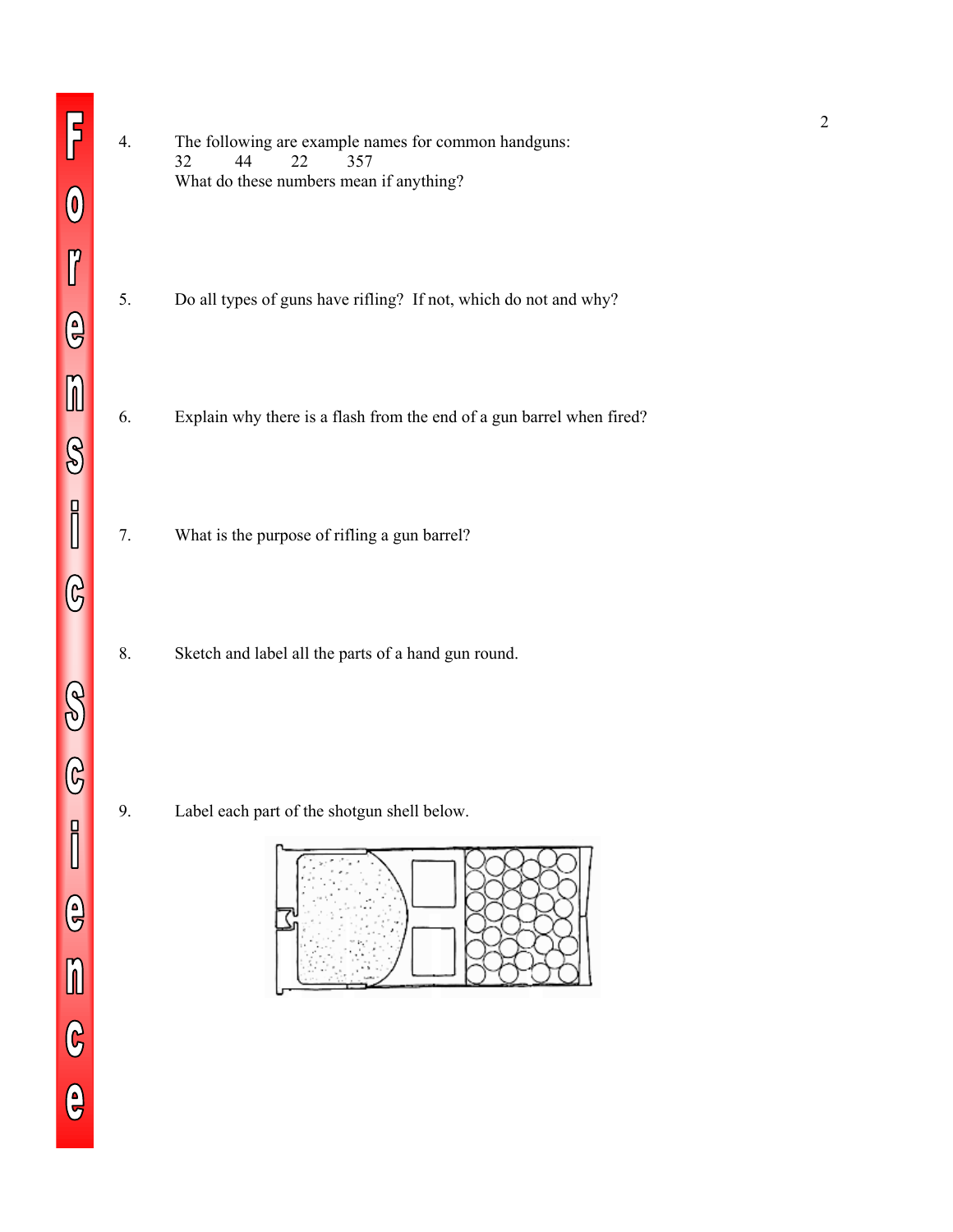10. List and Sketch the three main types of bullets, then explain the purpose of each.

11. List the three main compositions of bullets and the purpose of each.

12. Revolvers may be grouped into two different classes, single-action and double-action. What is the difference between a single action revolver and a double-action revolver?

13. Sketch lands and groves. What is the purpose of the lands and groves?

14. Explain the difference in a 357 and a 357 magnum.